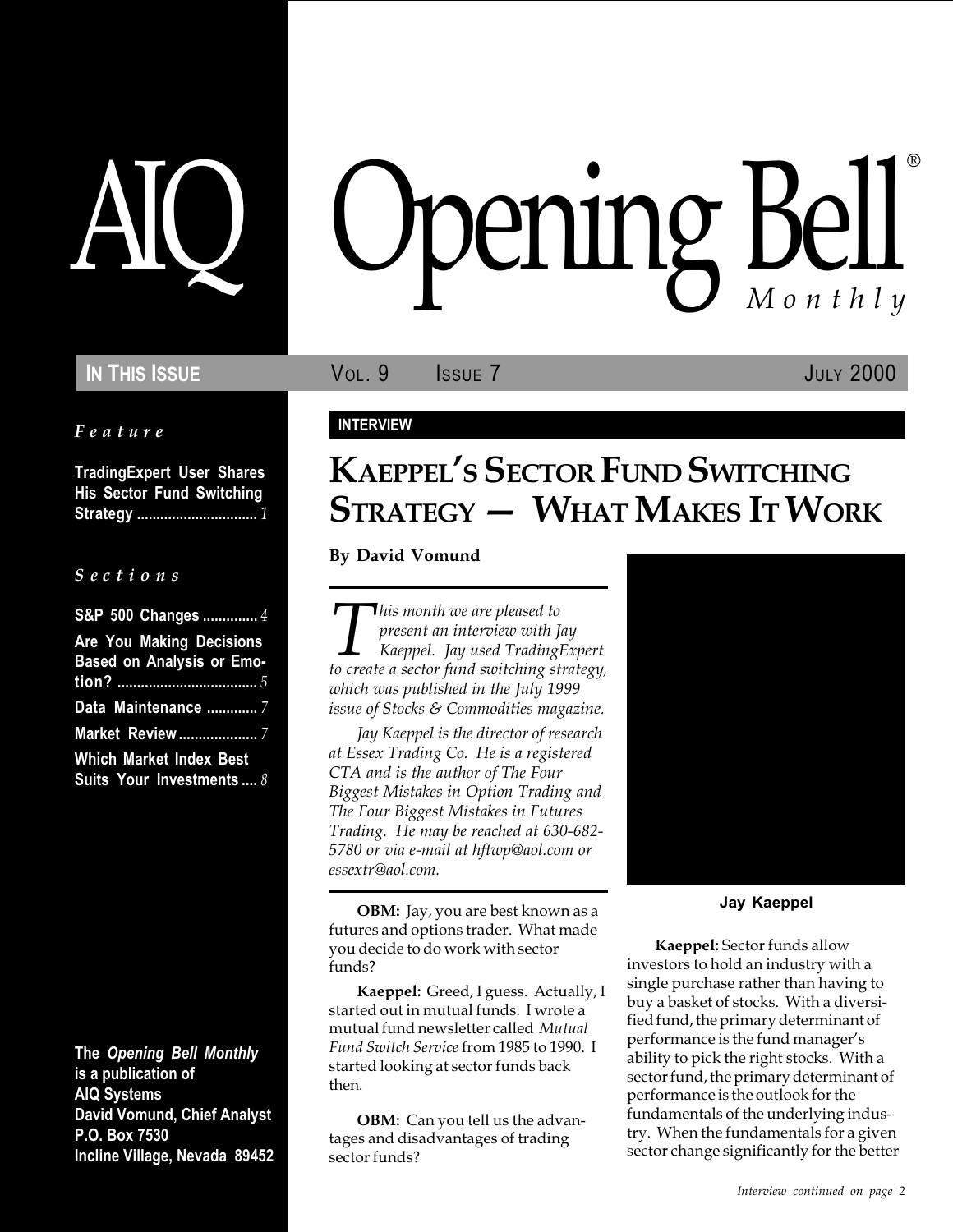## AIQ Opening Bell

#### INTERVIEW continued . . .

you can see some astounding advances in price. So the good news is that because of their concentration in one industry, sector funds offer aboveaverage profit potential. The bad news is that sector fund investing also entails above average risk. When a sector falls out of favor, the decline in prices can be swift and severe. It is important not to get stuck in a bad sector as it plummets.

OBM: What type of trading account is your sector fund switching system designed for?

Kaeppel: The system is ideal for retirement accounts, which allow you to compound profits as you go without paying taxes on them. The portfolio holds up to five funds at any given time. It may switch partially or entirely into cash if no funds qualify for purchase. To me this is a key component of the system. My main concern is, OK it has performed fine during a great bull market but what if the future is not so great? I am hopeful that being able to go to cash will save me some pain the next time there is a drawn out bear market.

OBM: Please describe the system that appeared in the original Stocks  $\mathcal S$ Commodities article.

Kaeppel: The philosophy behind the strategy is to buy and hold the

#### PLEASE SEND CORRESPONDENCE TO:

Opening Bell Monthly G.R. Barbor, Editor P.O. Box 7530 Incline Village, NV 89452

AIQ Opening Bell Monthly does not intend to make trading recommendations, nor do we publish, keep or claim any track records. It is designed as a serious tool to aid investors in their trading decisions through the use of AIQ software and an increased familiarity with technical indicators and trading strategies. AIQ reserves the right to use or edit submissions.

For subscription information, phone 1-800-332-2999 or 1-775-831-2999.  $\odot$  1992-2000 , AIQ Systems

| ANG Reports<br><b>Your Generate Help</b><br>三只回<br><b>FOR</b>                                      |                                |                                             |            | Figure 1 |        |
|----------------------------------------------------------------------------------------------------|--------------------------------|---------------------------------------------|------------|----------|--------|
| MIR AILI Reports<br><b>In Stack Reports</b><br>Group Reports<br>開<br><b>In Sector Reports</b><br>蘭 | 18/23/98 -- Daily<br>Long Term | Mutual Fund Strong Relative Strength Report |            |          |        |
| <b>In Nutual Fund Reports</b>                                                                      | Ticker                         | Mutual Fund                                 | <b>RSR</b> | %Chg     | Price  |
| <b>Short Term Ranking</b>                                                                          | <b>FDCPX</b>                   | Fidelity Select Computers                   | 5          | 5        | 40.32  |
| New Highs / New Lows<br>陈                                                                          | <b>FSPHX</b>                   | Fidelity Select Health Care                 | Б          |          | 105.40 |
| Price Change - Upside<br>由<br>Price Change - Doverside                                             | <b>FSPTX</b>                   | Fidelity Select Technology                  |            | 5        | 43.6B  |
| 由<br>Relative Strength - Strong<br>胄                                                               | FDFAX                          | Fidelity Select Food & Agriculture          |            |          | 41.18  |
| <b>B</b> Shot Tem                                                                                  | <b>FBIOX</b>                   | Fidelty Select Biotech                      |            |          | 28.50  |
| <b>In Long Term</b>                                                                                | <b>FBMPX</b>                   | Fidelity Select Multimedia                  |            |          | 29.24  |
| Relative Strength - Weak.<br>田                                                                     | <b>FSPCX</b>                   | Fidelity Select Insurance                   |            |          | 29.41  |
| May Avig Eroczower - Upaide<br>曲                                                                   | <b>FSRPX</b>                   | <b>Fidelity Select Retailing</b>            |            | O        | 39.96  |
| May Ang Ensesswer - Downaic FSCPX<br>由                                                             |                                | Fidelity Select Consumer Industries         |            |          | 25.65  |
| <b>Discussion of Two May Ayerse FSELX</b><br>由                                                     |                                | <b>Fidelity Select Electronics</b>          |            |          | 27.15  |
| May Avg Status - Upside<br>幽                                                                       | <b>FDLSX</b>                   | Fidelity Select Leisure                     |            |          | 43.97  |
| May Avg Status - Dovesside                                                                         | <b>FDPMX</b>                   | Fidelity Select Precious Metals             |            | ďЫ       | 9.11   |
| Weekly Stock Reports<br>m<br>開                                                                     |                                |                                             |            |          |        |
| Weekly Exoup Reports<br>開                                                                          |                                |                                             |            |          |        |
| <b>In Weekly Sector Reports</b><br>開<br>Weekly Mutual Fund Reports                                 |                                |                                             |            |          |        |
| 由 G Summay Reports                                                                                 |                                |                                             |            |          |        |
|                                                                                                    |                                |                                             |            |          |        |
|                                                                                                    |                                |                                             |            |          |        |
|                                                                                                    |                                |                                             |            |          |        |

best-performing sector funds as long as they are trending higher. This is a weekly system so it really only takes a few minutes each weekend to update. I purposely designed it as a weekly system because I feared that if I had to

watch it every day I would get "itchy" and start operating outside the system. There will be times when the system will go for months without generating a transaction. At

though the risk is increased, the  $\frac{d}{d}$  five which People are averse to holding a portfolio of highly correlated funds. However, alability to heavily weight certain sectors is one of the reasons the overall system works."

week's 28-week ESA, then the fund qualifies for purchase. Proceed down the list of the top eight funds until you have qualify for purchase. If you go through the top eight funds and have

fewer than five

other times, however, portfolio changes occur frequently.

To start, each weekend run AIQ's Relative Strength-Long Term report on a list of Fidelity Select Sector Funds. The first eight funds on the list are considered for purchase. When you get the list of eight buy candidates you eliminate from the list any funds that you already hold. Do not add more money to the funds that are already held. Also, if the Gold or Precious Metals funds are within the top eight ranking, then ignore these funds and

buys, then hold any uninvested cash in a money market account until the following week. Repeat the process each week until there are five funds in the portfolio.

consider the other six funds for

Looking at the individual funds, if the low for the week just ended was not more than two cents below this

purchase.

After that, this process only needs to be repeated after a sell signal is generated for one or more of the funds in the existing portfolio.

OBM: Can you give us an example of a fund that would be purchased?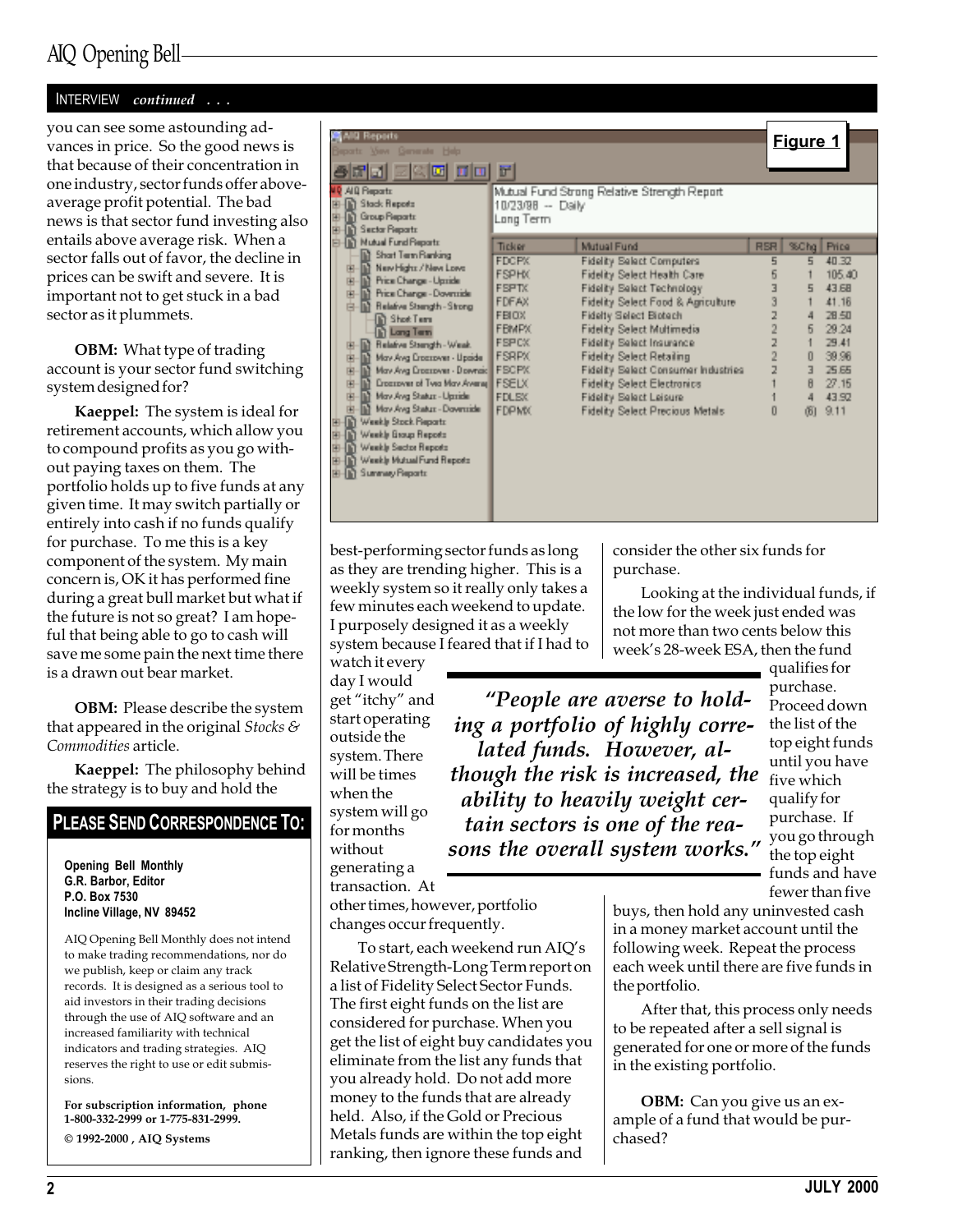#### INTERVIEW continued . . .

the Relative Strength report for 10/23/ 98. The top ranked fund was Computers. Figure 2 shows the Computers fund plotted with its 28-week ESA. Since the low for this week was not more than two cents below this week's 28-week ESA, it meets our buy criteria.

#### OBM: When do you sell?

Kaeppel: A sell signal occurs when the lowest daily closing price during the week just ended is more than two cents below the previous week's 28-week ESA. The sell signals are generated at the end of the week. The shares are sold on the following Monday and a new fund is purchased with the proceeds. The new fund is selected using the same buy rules described earlier.

In Figure 2 we see that a sell signal was generated for Computers during the week ending 10/22/99. So I sold it the following Monday. In hindsight it is easy to say I should not have sold Computers because it immediately began another sharp rally the day after I got out. But I look at it as though following a mechanical  $s$ ystem  $-$  either you follow the rules or you don't. And if you don't, then what's the point of following a mechanical system?

OBM: Why are the gold funds eliminated from the system?

Kaeppel: They tend to take on a life of their own and can be much more volatile than the other sector funds. They should be traded using a system designed for gold shares rather than using an overall equity-based system. However, the purpose of leaving them in the master list is that they can "take" up space" at the top of the list and will sometimes push a lesser performing fund out of the top eight, thus eliminating it as a buy candidate.

**OBM:** Since you don't add to existing positions does this mean that your portfolio holds five funds that are in different industries?



Kaeppel: The system won't buy two positions of one fund but the portfolio can still overweigh certain sectors. For example, at the end of May 2000 I was holding Energy, Energy Services, and Natural Gas. In

Gold funds tend to take on a life of their own and can be much more volatile... They should be traded using a system designed for gold shares rather than using an overall equity-based system.

1999 the portfolio was heavily weighted in tech funds. Now intuitively a lot of people are averse to holding a portfolio of highly correlated funds. However, although the risk is increased, the ability to heavily weight certain sectors is one of the reasons the overall system works. In the early 90's the system made a lot of money in Health Care and Medical Delivery. In the mid-90's it was Home Finance, Financial Services, and

Regional Banks. In 1999 it was Technology, Electronics, Computers, and Biotechnology.

Remember, the idea is to be in whatever is performing well, regardless of any correlations. The trick is to

not overcommit in terms of capital. For example, the system is only about 20% of my overall portfolio. As a result, I get diversification in other ways so I don't have any problem with holding a concentrated portfolio of sector funds.

OBM: In your Stocks & Commodities interview you showed a 10-year backtest starting in 1989. The annual rate of return was 26.8%.

Kaeppel: Through the end of 1999 that number was up to 29.7%, thanks to the huge runup in tech stocks in 1999. The original system made 64.6% in 1999 and as of 6/2/00 is up 3.8% for the year. The testing results do not include the effect of taxes but the initial 3% load fee was deducted. There were about 10 trades per year and about 60% of the trades were winners. The most notable

Interview continued on page 4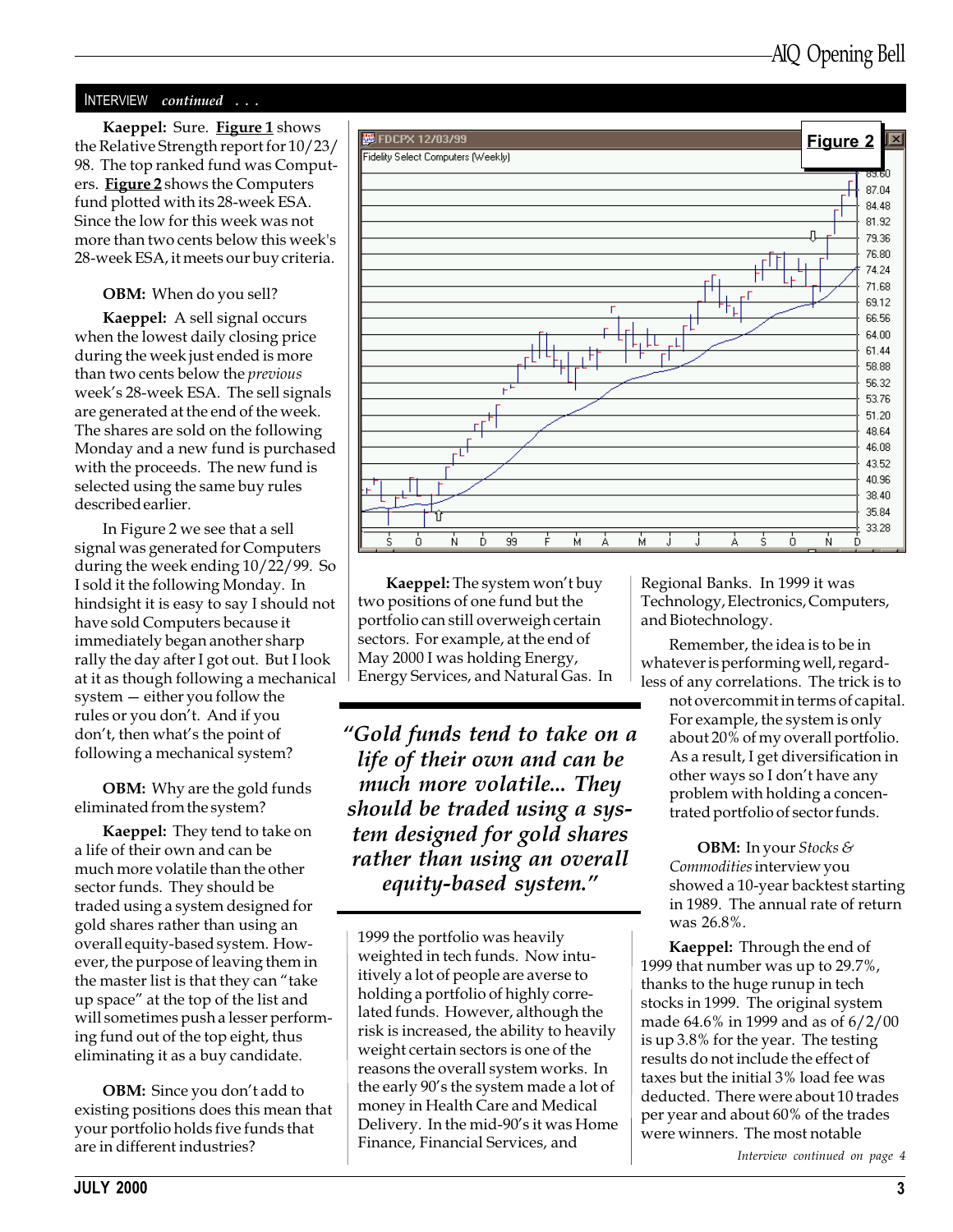## AIQ Opening Bell

#### INTERVIEW continued . . .

statistic is that the average winning trade made a little over 30% while the average losing trade lost a little under 5%. That's a pretty compelling ratio.

Several fund families have added sector funds in recent years and the AMEX is now offering some Industry Average tracking stocks. For the record, I have never tested anything other than Fidelity's Select Sector Funds.

**OBM:** In your backtest you used the closing prices for the sector funds. Since Fidelity has hourly prices on their sector funds, do you expect results would be higher if you traded on the first hour price instead of the end-of-day price?

Kaeppel: There is no way to answer that definitively without obtaining hourly data and testing it out. For my own purposes, because the system was tested using end-ofday prices, when I make a trade on a Monday I try to do it towards the end of the trading day in order to stay true to the original system.

OBM: Since the time the article was published have you made any modifications to the system?

Kaeppel: I personally am still trading the system just as it appeared in the article. I make no claim that the way I am doing it is the best way. That is why I simply trade it and wrote an article to put the idea out there rather than trying to market and sell the system itself. I have gotten a great deal of feedback from readers of the article and certainly there are a lot of possibilities for enhancing the system.

One obvious area for testing is to use a quicker exit, i.e., getting out the day after the actual sell signal rather than updating only on a weekly basis and trading on the following Monday. Other possibilities include updating the portfolio just once at the end of each month and/or including more funds in the portfolio.

OBM: After a long bull run, funds

can be well above their 28-week moving averages. For people who don't mind trading more often, would you suggest using a faster moving average?

Kaeppel: Not really. The original idea behind the system was to find strong-performing funds and ride them as long as possible. So the problem I see with more frequent trading is this: you sell a fund because it drops below, let's say, its 10week moving average. You then run the Relative Strength report to find a new fund to buy and find the one you just sold still at they very top of the list. By using too short of a moving average you run the risk of stopping yourself out of the best funds.

**OBM:** This is a purely mechanical system. As you trade the system are you acting on each signal or do you incorporate some judgment?

Kaeppel: I just follow the system. I realized a long time ago that I'm a lousy "gut" trader. In the long run this has worked to my benefit. I try to do my best thinking "up front" and build that into a system. Once I develop a system that I have confidence in, then I have no problem just following the signals.

OBM: Your books talk about the mistakes people make when trading options or futures. Do any of these mistakes apply to sector fund trading as well?

Kaeppel: Yes. Probably the most relevant one regarding the use of any trading system is a lack of discipline. At the point where you have developed a system and are ready to start trading it everything looks great. The problems come when you hit a rough patch in real-time trading. Do you stick with the system or not? In the futures trading book I stated that second guessing a trading decision is the single most simple act in all of trading".

It is simply human nature to second guess any decision which, if wrong, is going to cause you to lose

money. However, if you have developed a system which is conceptually sound and also includes contingency plans for a worst case scenario, then second guessing signals is always a mistake.

I am hopeful that this system will continue to work well in the long run because I think it is conceptually sound (objective measures are used to go with the trend, let profits run and cut losses) and it also has a mechanism (going to cash) for avoiding a worst case scenario (a drawn out 1973-74 type bear market). As always, time will tell.

OBM: Thanks. We look forward to hearing you at our fall seminar.  $\blacksquare$ 

#### S&P 500 Changes

#### The following are changes to the S&P 500 Index and Industry Groups:

Starbucks Corp. (SBUX) replaces Shared Medical Systems (SMED). SBUX is added to the Restaurants (GESTAURA) group.

Novellus Systems (NVLS) replaces Champion International (CHA). NVLS is added to the Equipment-Semiconductor (EQUIPSEM) group.

Tiffany & Co. (TIF) replaces Silicon Graphics (SGI). TIF is added to the Retail-Specialty (RETAILSP) group.

Broadcom Corp. (BRCM) replaces GTE Corp. (GTE). BRCM is added to Equipment-Semicoductors (EQUIPSEM) group.

Charter One Financial (CF) replaces MediaOne Group Inc. (UMG). CF is added to Savings & Loan Companies (SAVINGSL) group.

Visteon Corp. (VC) replaces IKON Office Solutions (IKN). VC is added to the Computers-Software & Service (COMPUTES) group.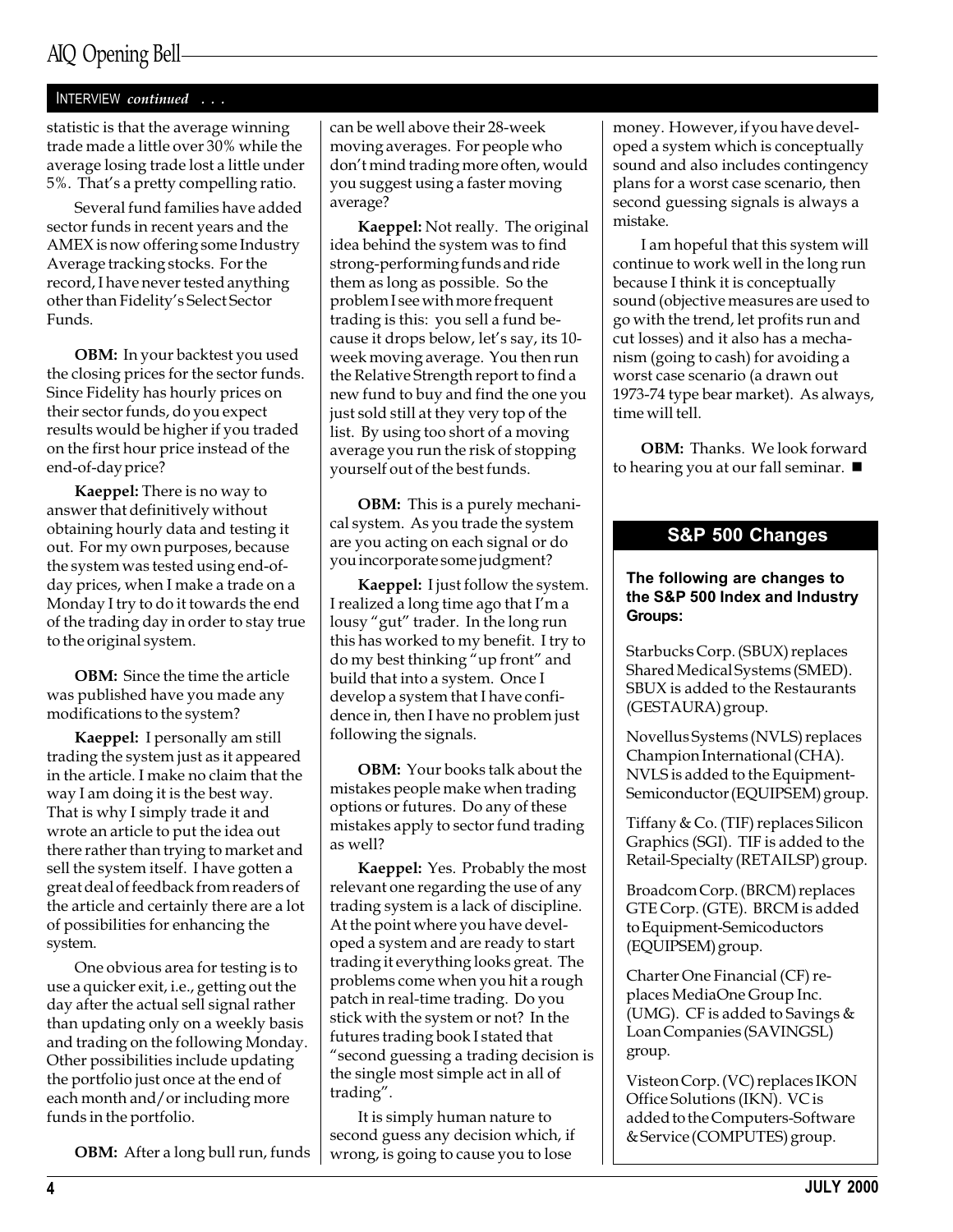#### THE EMOTIONAL SIDE OF TRADING

By David Vomund



DAVID VOMUND

The founder of AIQ, Dr. J.D.<br>
Smith, believed that havin<br>
disciplined and systematic<br>
approach to trading was just as Smith, believed that having a disciplined and systematic important as having a good trading system. He was right. You can give the "crystal ball" to someone but if he doesn't have the proper emotional qualities necessary to follow the system, he will lose money.

In recent years, we've ignored the subject of trading psychology and focused on creating effective systems. Being emotionally unfit to trade was fine during the raging bull market because even bad decisions were very profitable. But one shouldn't confuse a bull market with brains. Now that we have seen a Nasdaq bear market, proper trading psychology is once again very important.

In bad times, the market exposes those with poor trading habits. They no longer think clearly and bad decisions are made. It happens like clockwork with each market drawdown and I expect every reader can identify a time in the past when he/she made poor decisions because emotions took over.

Whether it be the 1990 bear market, the dull market of 1994, the swift correction in the fall of 1998, or this year's Nasdaq bear market, you now look back at the decisions that were made and wonder  $-$  what were you thinking?

Making good decisions in turbulent times is something we all struggle with because it is human nature to let emotions drive decisions. Those who

have a good trading psychology weren't born that way; they developed it through experience. Those with a poor trading attitude are easy to identify but they are usually in no condition to take advice. We all learn from the school of hard knocks.

PROPER TRADING PSYCHOLOGY DURING

TURBULENT TIMES IS VERY IMPORTANT

Having just experienced the second worst drop in Nasdaq history, many people are struggling with their trading psychology. This is a great time to learn from mistakes. Here is the advice I give to people to speed up their learning curves.

#### 1) Evaluate your profile.

First, evaluate your risk tolerance

Having just experienced the second worst drop in Nasdaq history, many people are struggling with their trading psychology. This is a great time to learn from mistakes.

and investment time horizon. If you are very risk averse and can't stomach drawdowns, then your trading system should be designed to take only small losses. Similarly, if you may need the money in less than a few years, then your system should incorporate market timing and should not have large drawdowns.

If, however, you have a long time horizon, then your trading strategy should be geared toward high returns with risk considerations of secondary importance. After all, if you have a long-term time horizon, then a drawdown is only a problem if you lock in the loss by selling into the weakness.

It's important to know your profile and match your investment program to your profile. Conservative investors who are uncomfortable with the volatility of very aggressive, high growth portfolios should avoid such programs. A conservative investor will exit a risky strategy on the first round of weakness, usually locking in significant losses. If you are a conservative investor or have a short time horizon, stick with low risk strategies.

### 2) Stick with a system.

All successful traders have a personal trading system. For AIQ users, that system may incorporate

Expert Ratings, it may use an Expert Design Studio model, or it may employ simple chart evaluation. Each person develops his own system to match his personality and beliefs.

One of the most common mistakes investors make after developing a system is to not stick with it. They find a strategy that works well but then exit the strategy during bad times and switch to a new strategy. They are constantly one step too late and end

up exiting at the low point of each system's drawdown.

This happens when one doesn't have confidence in one's system. There is no substitute for live trading but I find that performing thorough backtests can often help build confidence in a system.

The problem with exiting a trading system during bad periods is that you lock in losses. Near the end of May the market looked terrible and many people gave up hope of recovery. Without warning, the Nasdaq

Emotional Trading continued on page 6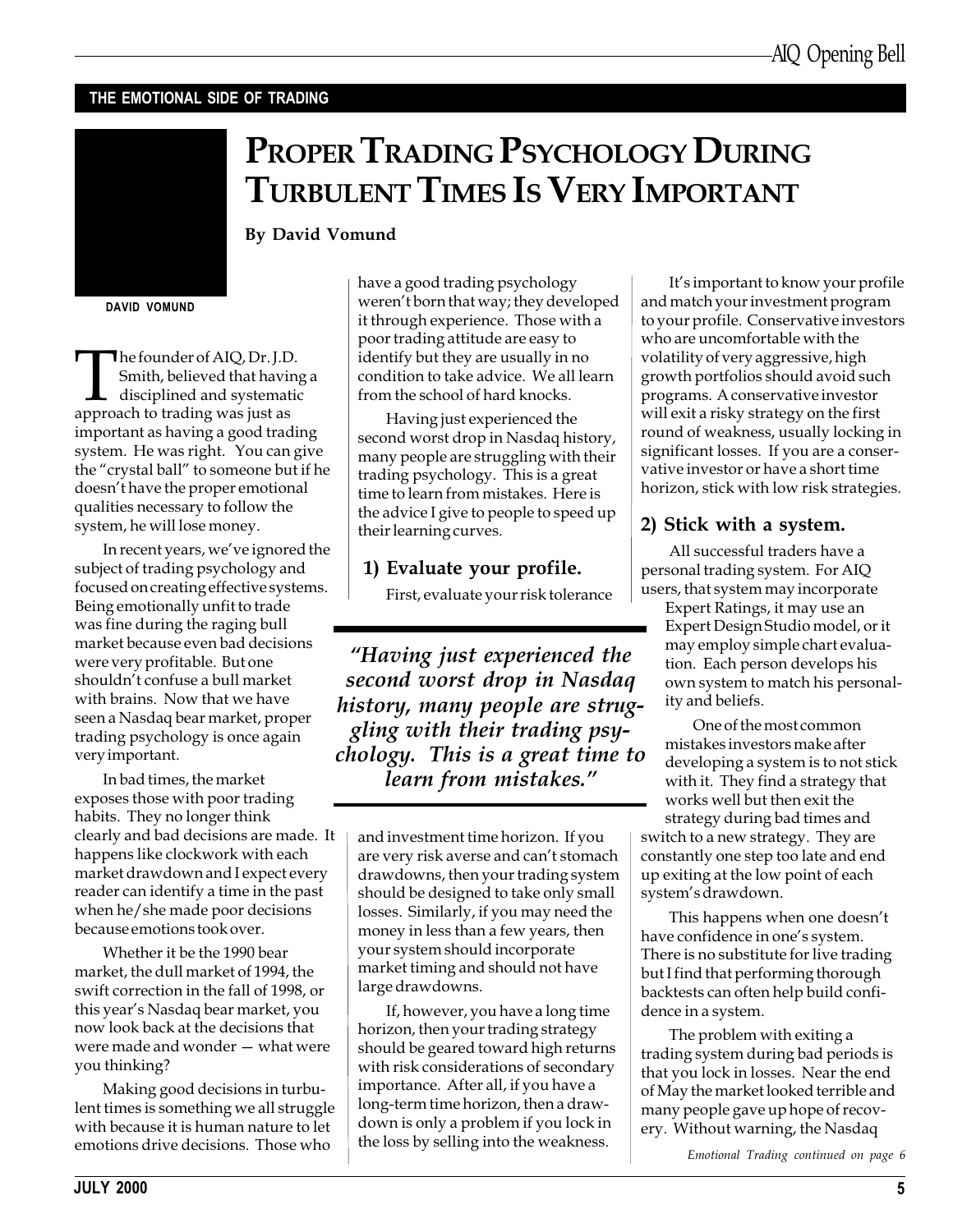## AIQ Opening Bell

#### THE EMOTIONAL SIDE OF TRADING continued . . .

#### rose about 18% in one week.

Those who exited their systems prematurely locked in the losses and missed the advance. It is hard to recover from those mistakes.

I spoke with a gentleman who began to use an AIQ mechanical model near the market's peak in March. After the market corrected, he called complaining that his performance was better before he followed the AIQ model. I asked if the market environment had anything to do with it but that didn't register with him. He is no longer using the software and I expect he'll try other systems and will exit them at their lowest drawdowns as well.

#### 3) Make decisions on sound analysis.

AIQ users have a very powerful analysis tool. Last year when the Nasdaq rose 85%, a great analysis tool was not required. This year, it is. Unfortunately, it is human nature to make decisions based on pure emotion rather than relying on a system.

Trying to eliminate emotion from the decision making process is something everyone struggles with. When television anchors yell from the noisy floor of the NYSE and proclaim how important that day's trading is, you immediately want to call a broker. The reporters stir your emotions. Often a simple glance at an AIQ chart puts things back in perspective. That's why I prefer to make buy and sell decisions when the market is closed.

Are you making decisions based on analysis or emotion? If you perform your analysis but then change your decision based on overnight futures activity, then there is a problem. If you become bullish on days when the market advances and then turn bearish on days when the market declines, then there is a problem.

Making decisions based on emotion can be a problem for people who are not active traders as well. If you ignore the system because of an overall bullish or bearish belief, then you are relying on emotion. People who ignore bullish technical evidence because they feel stocks are in an overall bear market are making decisions based on emotion instead of analysis.

Along the same line, people who ignore a system's sell discipline because they are convinced that "things are different this time" are relying on emotion.

Following a trading strategy can

One of the most common mistakes investors make after developing a system is to not stick with it. They find a strategy that works well but exit during bad times and switch to a new strategy... They end up exiting at the low point of each system's drawdown."

> be especially hard on the sell side because people often fall in love with their holdings. They form an emotional attachment to their stocks and decide to stay invested even after the system says to sell. This often ends poorly.

#### 4) Do the analysis.

During poor market periods people often decide to stop performing the analysis. They rationalize that once the market improves, then they'll start investing again. This is a recipe for disaster. When the market recovers, these people are caught flatfooted and miss the move.

In 1994, we had a very dull market and after several months of drifting many people lost interest. Without warning, the market sprinted upward in 1995, gaining 34% without even a 5% pullback.

#### 5) Remain independent.

The market does its best to make most people wrong. Consensus opinions rarely work. Many analysts have been saying that the market will drift sideways until October and then stage a rally. These opinions should not influence your decision making process. Stick with your personal trading approach.

#### 6) Accept responsibility.

Those with big egos make poor traders. If you can't admit to being wrong, you won't last long in this

> business. Remember those perennial bears that missed the huge bull run? They refused to listen to the market and missed the spectacular advance.

> It is human nature to give yourself credit when things go well and then blame others when things go poorly. The success or failure of an investor rides solely on the person who places the trade. This is true when things go well and it is true when things go poorly.

When the AIQ software works great and you hit a winning steak, give yourself credit because you actually followed the system and pulled the trigger. When things go poorly you have to accept responsibility as well, especially if you didn't follow your system.

In my VISalert.com newsletter I don't accept praise when things go well because I'm simply giving information. If a subscriber does well it is because of his own action. Nor do I offer sympathy during bad periods. The responsibility of a portfolio lies solely on the one who places the trades.

#### 7) Learn from mistakes.

Everybody makes mistakes. The important point is to learn from the mistakes so that they aren't repeated. It is a good practice to review your trading decisions, especially during turbulent market periods. Sometimes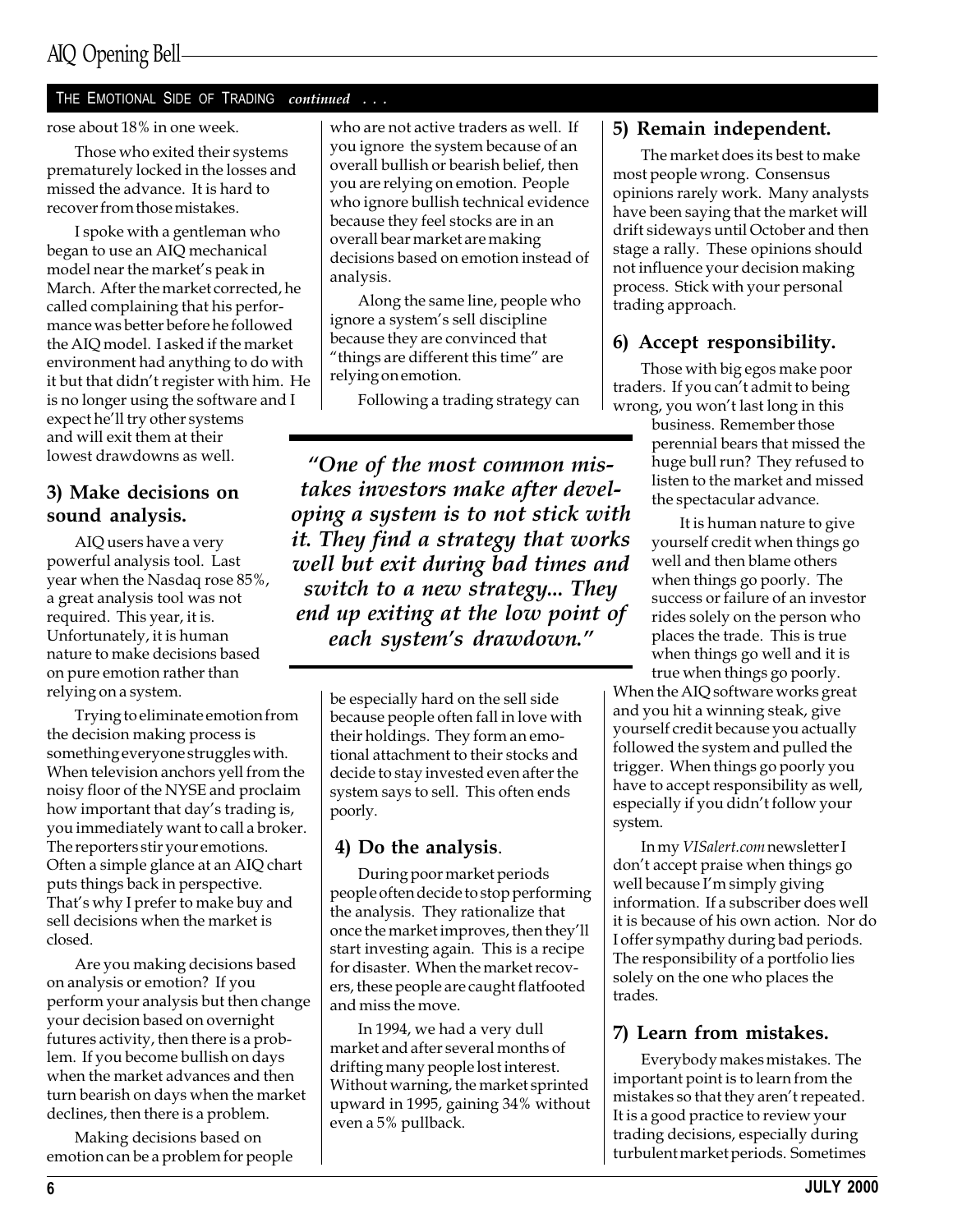#### THE EMOTIONAL SIDE OF TRADING continued . . .

good decisions result in losses. That's fine.

There may be other cases where bad decisions were made. That's when you evaluate why a bad decision was made and how it can be avoided in the future.

I've had several embarrassing moments in the past that I vow never to repeat. Selling the day of a significant market bottom because of premarket futures activity was part of my "agony of defeat." Because of that early mistake, I no longer sell into climactic sell-offs. While others focus on when to sell, I'm looking for entry points.

#### 8) You need to be realistic.

Investing is not a game of perfection. You can and will be wrong. There is no crystal ball. Every good system has a downside. For people who seek high returns, the downside is risk. For people who time the market, the downside is whipsaws.

Too many good systems are ruined because people seek perfection. In my managed account program, we have seen spectacular returns although one of the downsides is we

may take large losses in selected stocks. If we were seeking perfection, we'd add a rule that would limit losses on individual issues. Unfortunately, when you fix one part of a strategy it can adversely affect other areas of the strategy. By avoiding large individual losses we found that our overall performance was reduced.

If you have a good system, then use it. By constantly tinkering with the system you'll usually reduce its performance or you will over-optimize the system, rendering it completely useless.

To be successful, it is up to each one of us to design our own personal trading process that matches our personality. Each of us needs to gain confidence in our strategy and understand that each system goes through bad periods. By sticking with our own personal systems and applying the proper trading attitudes, we can reach our personal objectives.  $\blacksquare$ 

David Vomund publishes VIS Alert, a weekly investment newsletter. For a sample copy of the newsletter, go to www.visalert.com or call (775) 831- 1544.

#### MARKET REVIEW

 $\blacksquare$  eading into the month, the AIQ **L** timing model was on a May 26 buy signal. This signal remained in effect until mid-June. The market rallied for the first few days after the May 26 signal but in June all major indexes began to move sideways. The 1480 to 1490 level on the S&P 500, which had acted as resistance in early January and again in April, acted as support in late May. The market was unable to penetrate this level.

On June 16, a 98 sell signal was registered and immediately confirmed by the decreasing Phase indicator . Looking at the market log, we see that this signal was less than ideal since there was a high percentage of stocks giving unconfirmed buy signals. Of the stocks in the S&P 500 giving unconfirmed signals, 72% were on the buy side. Despite the signal, the market continued its sideways path

On June 30, the system registered a 97 buy signal. This signal was unconfirmed but about 78% of the stocks giving unconfirmed signals were on the buy side.

For the first half of the year, the S&P 500 was down 1% and the Nasdaq Composite was down 2.5%.  $\blacksquare$ 

#### STOCK DATA MAINTENANCE

#### The following table shows past and future stock splits and large dividends:

| <b>Stock</b>          |             |     | Ticker Split/Div. Approx. Date | <b>Stock</b>         |             |     | Ticker Split/Div. Approx. Date |
|-----------------------|-------------|-----|--------------------------------|----------------------|-------------|-----|--------------------------------|
| TriQuintSemiconductor | TQNT        | 2:1 | 07/12/00                       | Xeta Corp.           | <b>XETA</b> | 2:1 | 07/18/00                       |
| Braun's Fashions      | <b>BFCI</b> | 3:2 | 07/12/00                       | Timberland Co.       | <b>TBL</b>  | 2:1 | 07/18/00                       |
| Interwoven Inc.       | <b>IWOV</b> | 2:1 | 07/14/00                       | Tiffany $&Co.$       | TIF         | 2:1 | 07/21/00                       |
| Patterson Dental      | <b>PDCO</b> | 2:1 | 07/17/00                       | American Int'l Group | AIG         | 3:2 | 07/31/00                       |
| Fifth Third Bancorp   | <b>FITB</b> | 3:2 | 07/17/00                       |                      |             |     |                                |

#### Trading Suspended:

MediaOne Group (UMG), Safety-Kleen Corp. (SK), Times Mirror Co. (TMC)

#### Name/Ticker Changes:

Outback Steakhouse (OSSI) to Outback Steakhouse (OSI)

In Focus Systems (INFS) to InFocus Corp. (INFS)

PharChem Laboratories (PCHM) to Pharm Chem Inc. (PCHM)